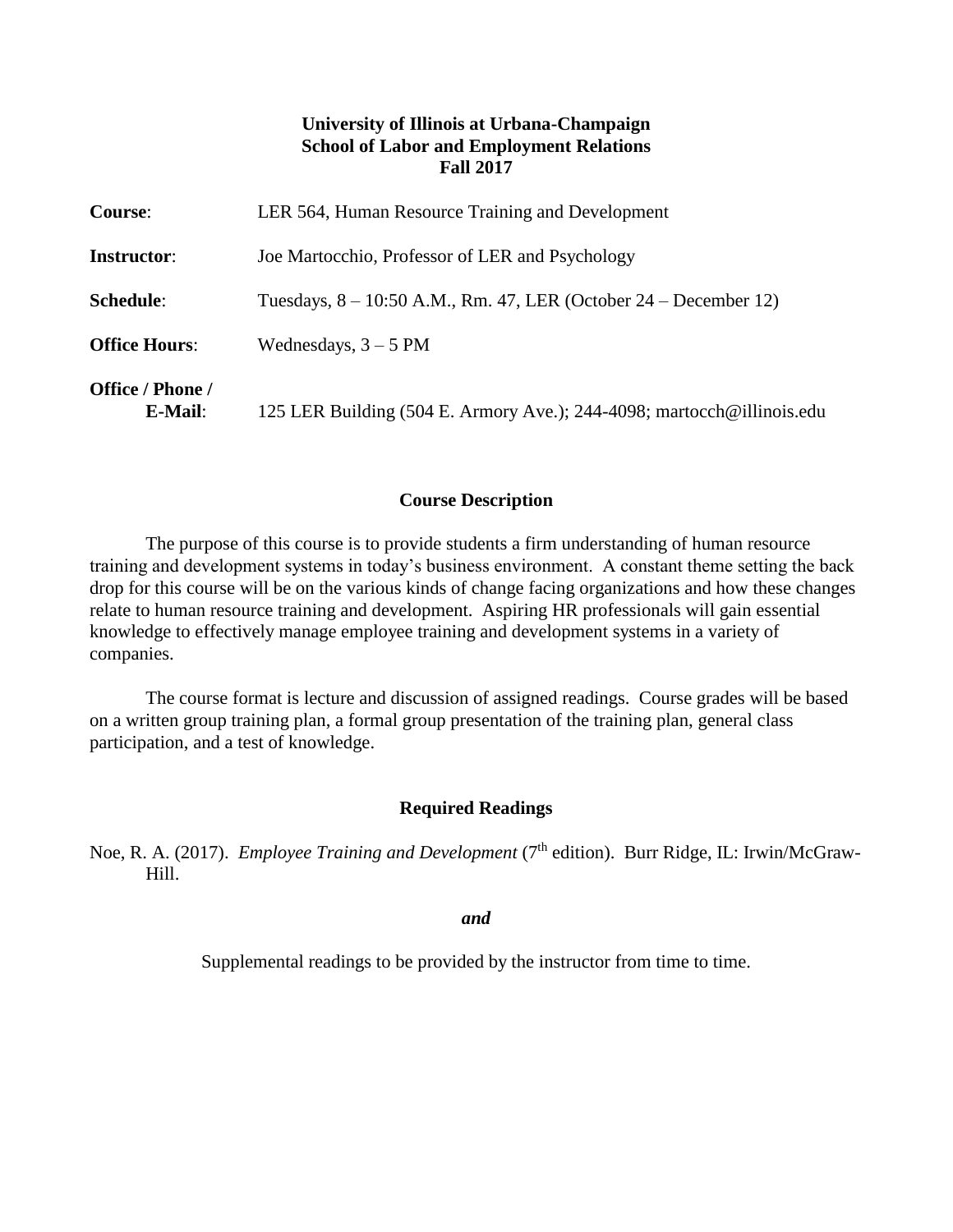#### **Student Evaluation and Grading Scale**

| Thought papers $(2 \text{ at } 100 \text{ points each})$ :                    | 20% (200 points)                     |  |
|-------------------------------------------------------------------------------|--------------------------------------|--|
| Training plan (group paper and presentation)                                  |                                      |  |
| Instructor evaluation of report<br>Instructor evaluation of oral presentation | 25% (250 points)<br>25% (250 points) |  |
| Class participation (3 at 100 points each):                                   | 30% (300 points)                     |  |

#### **Total: 100% (1,000 points)**

#### **Calculation of Course Grades**

| Grade         | <b>Points</b>                      |
|---------------|------------------------------------|
| A             | 95-100% of 1,000 points, and so on |
| $A-$          | 91-94.9%                           |
| $B+$          | 87-90.9%                           |
| B             | 83-86.9%                           |
| $B-$          | 80-82.9%                           |
| $C+$          | 77-79.9%                           |
| $\mathcal{C}$ | 73.76.9%                           |
| $C-$          | 70-72.9%                           |
| $D+$          | 67-69.9%                           |
| D             | 63-66.9%                           |
| $D-$          | 60-62.9%                           |
| F             | ${}< 60\%$                         |

#### **Thought Papers**

The purpose of the thought papers (there will be two) is to enable you to think over pressing issues in training and development (e.g., Is it companies' responsibility to provide literacy training to new workers?). In your paper, (a) take a position on the issue (e.g., I believe that companies should provide literacy training because…), and (b) provide rationale for your position, calling on outside sources to help substantiate your position. Base your presentation on 2 or 3 articles from an HR practitioner publication (e.g., *HRMagazine*, published by the Society for Human Resource Management or *T+D*, published by the Association for Talent Development), business periodicals (e.g., *Fortune*), or major newspapers (e.g., *New York Times*, *The Wall Street Journal*). Assume the role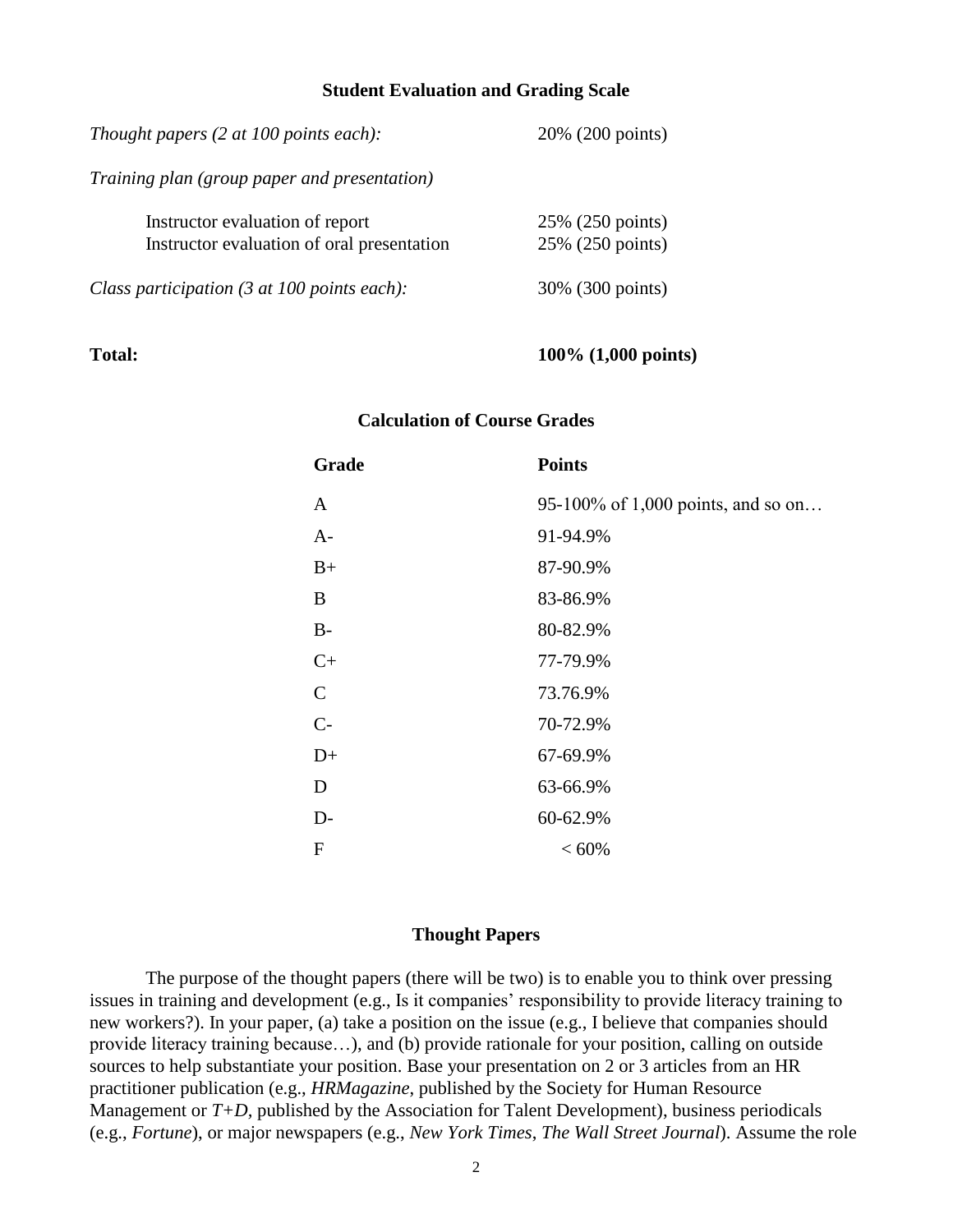of an HR professional who is briefing his/her HR colleagues on a timely employee training and development topic. In the example, you would provide rationale for each point that you raise after the word "because" in (b).

Each thought paper should be about 3 pages (more than four pages is unacceptable) based on standard formatting (double spacing, 12 point font, and 1-inch margins all around). Listing of references does not count toward the page limit. I will hand out the issues to you at least two class sessions prior to the due dates of **November 14 and December 5**.

I will grade each paper as follows: Meeting both criteria earns you 100 points (A); meeting only two of the criteria earns you 80 points (B-); and, meeting none of the criteria earns you 0 points.

# **Class Participation**

will give at random 4 short quizzes throughout the semester, of which the top 3 scores count toward your grade. Each quiz will have 3 questions from which you will answer one.

**How should you prepare to answer questions?** *First*, read the assigned material. Some questions will be based on key terms, which are the words or terms highlighted in bold within the chapters. For instance, "Define Needs Assessment." *Second*, be familiar with the learning objectives stated in each chapter. Within the chapters, the all-capital letters headings correspond to learning objectives. Within the objectives, you will see secondary headings (left, mixed case). I might ask: Define three types of training evaluation criteria. The answer would be reactions, learning, and behavior, and you would briefly talk about each one.

# **Training Plan and Presentation of the Plan (group project)**

We will emphasize the process of training and development in companies, focusing on the kinds of knowledge HR generalists should know. This project will allow you to become familiar with a specific type of training (for example, Occupational Safety and Health, distance learning education, and so forth) by developing a training plan that contains three main sections:

- *Needs assessment*. Need assessment addresses the question "Will training help the company and employees perform better given strategic imperatives? If yes, then, what type of training?
- *Training design*. Training design describes the method by which knowledge and skills will be imparted upon employees.
- *Evaluation*. Evaluation addresses the questions "Has training been successful given the gaps identified in the needs assessment phase?" And, "What kinds of evidence do we have to show that training has filled the gaps?"

A more detailed outline of this project is attached at the end of this syllabus.

You will also educate your colleagues by making a **formal presentation** of your plan in class toward the end of the semester. So, please dress according to business casual standards, use PowerPoint slides and other tools as appropriate to present your plan to the class.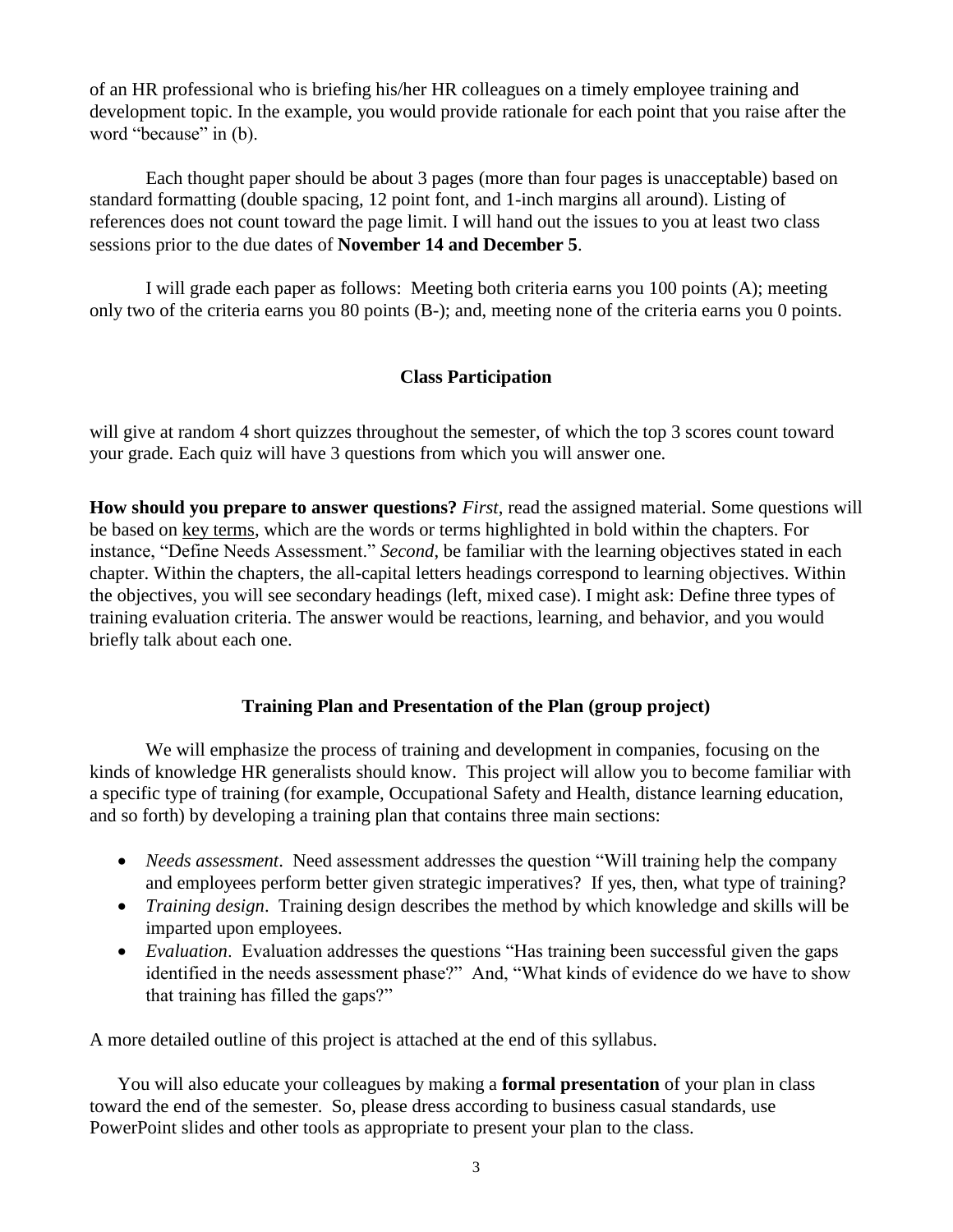This project will be completed in small groups of five or six students. Each team will serve as newly hired training and development experts for their companies. I will ask each group to select an industry and to identify one or more specific training and development challenges for which a plan must be developed. I will also provide references and strategies to identify information throughout the semester. We will use the last class session for each group to make a formal presentation of 25 minutes. All group members should present some part of the work. *I will send assignments on October 25 (by-email)***.**

### *The written reports are due on December 12, and presentations will take place on the same day.*

### **Academic Integrity**

The University is responsible for maintaining academic integrity to ensure the quality of scholarship. It is your responsibility as a student to refrain from academic dishonesty, including plagiarism, i.e., representing the words or ideas of another as your own. Read the [UIUC Student Code: Part 4. Academic Integrity](http://admin.illinois.edu/policy/code/article1_part4_1-401.html) (1-401 to 1-406).

# **Cell Phone and Lap Top Use**

Please do not use your cell phones (to make or receive calls or to text) during class. If you receive a phone call, please step outside the classroom to take it. Urgent calls come in from time to time and you should take them. Please do not use laptops during class *unless* you are taking class session notes. In this case, please sit in the front rows.

Why implement what may be considered a restrictive policy? Ultimately, it is for your educational benefit. When asking questions during class sessions, many students were distracted and often could not answer straightforward questions. Also, more students reported to me that clicking of keys is distracting. This policy will be to everyone's benefit by keeping you focused squarely on class activities. *Keep in mind that we'll be spending less than 24 hours together spread out over 8 weeks. Let's all take good advantage of our limited time together.*

You will have a 15-minute break approximately midway through each class session. By all means, feel free to use laptops and phones during break times.

# **I reserve the right to reduce your course grade by 5 points for each instance of usage not permitted by this policy.**

# **Late Work**

There will be a 20 percent grade reduction on any late assignments.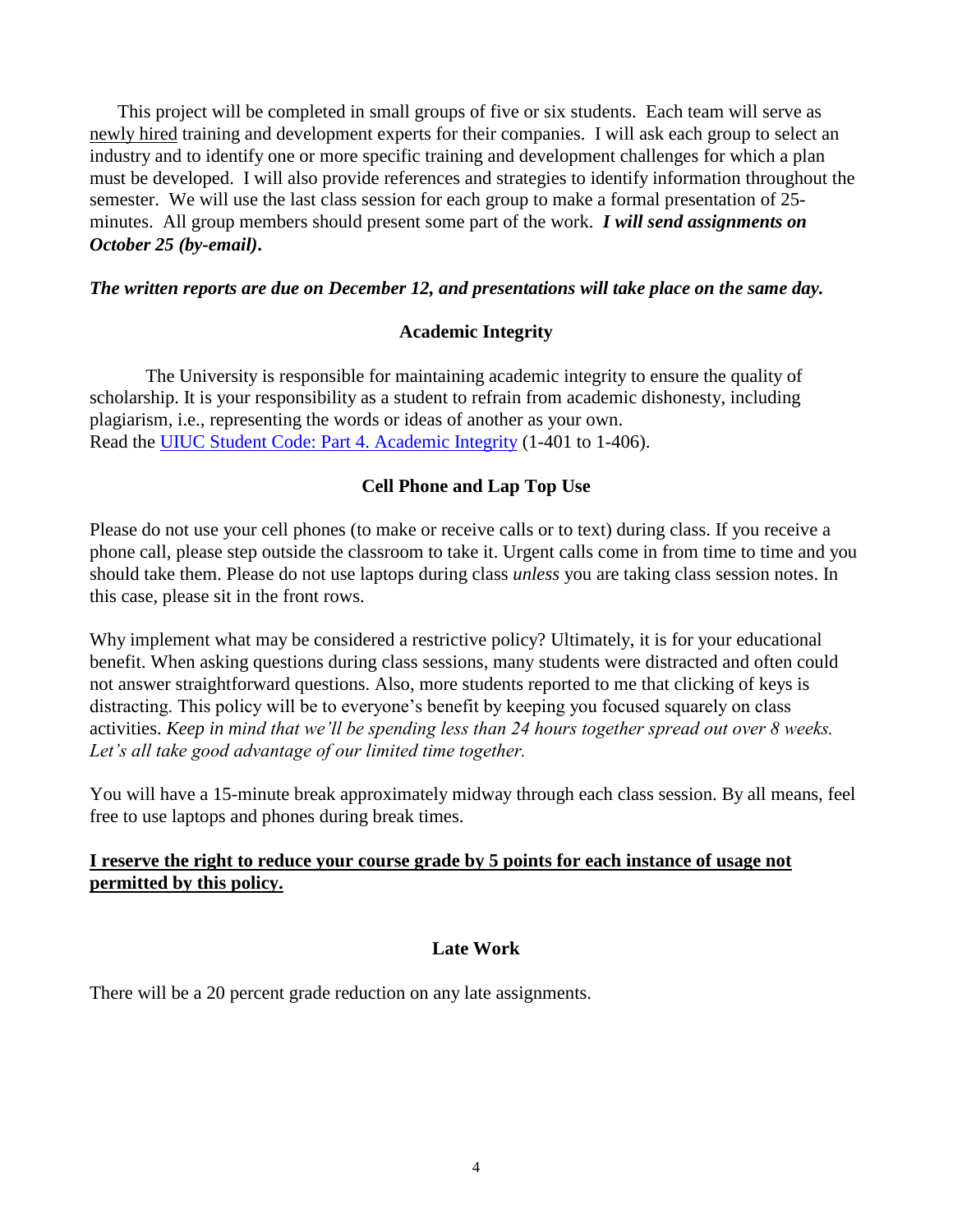# **Course Outline and Readings**

| October 24  | Course Introduction and Overview of the Training and Development as well as<br><b>Strategic Training</b> |
|-------------|----------------------------------------------------------------------------------------------------------|
|             | Noe: Chapters 1 and 2                                                                                    |
| October 31  | Social Responsibility, Legal Issues, and Managing Diversity                                              |
|             | Noe: Chapter 10                                                                                          |
| November 7  | Designing Training: Needs Assessment, Learning and Transfer of Training                                  |
|             | Noe: Chapters 3 and 4                                                                                    |
| November 14 | Designing Training: Program Design and Training Evaluation                                               |
|             | Noe: Chapters 5 and 6                                                                                    |
| November 21 | No Class - Official University Holiday                                                                   |
| November 28 | Training Design/Methods: Traditional, Technology-Based                                                   |
|             | Noe: Chapters 7 and 8                                                                                    |
| December 5  | Development, and the Future of Training, and<br>Development and Career Management                        |
|             | Noe: Chapters 9 and 11                                                                                   |
| December 12 | Team presentations of Training Plans                                                                     |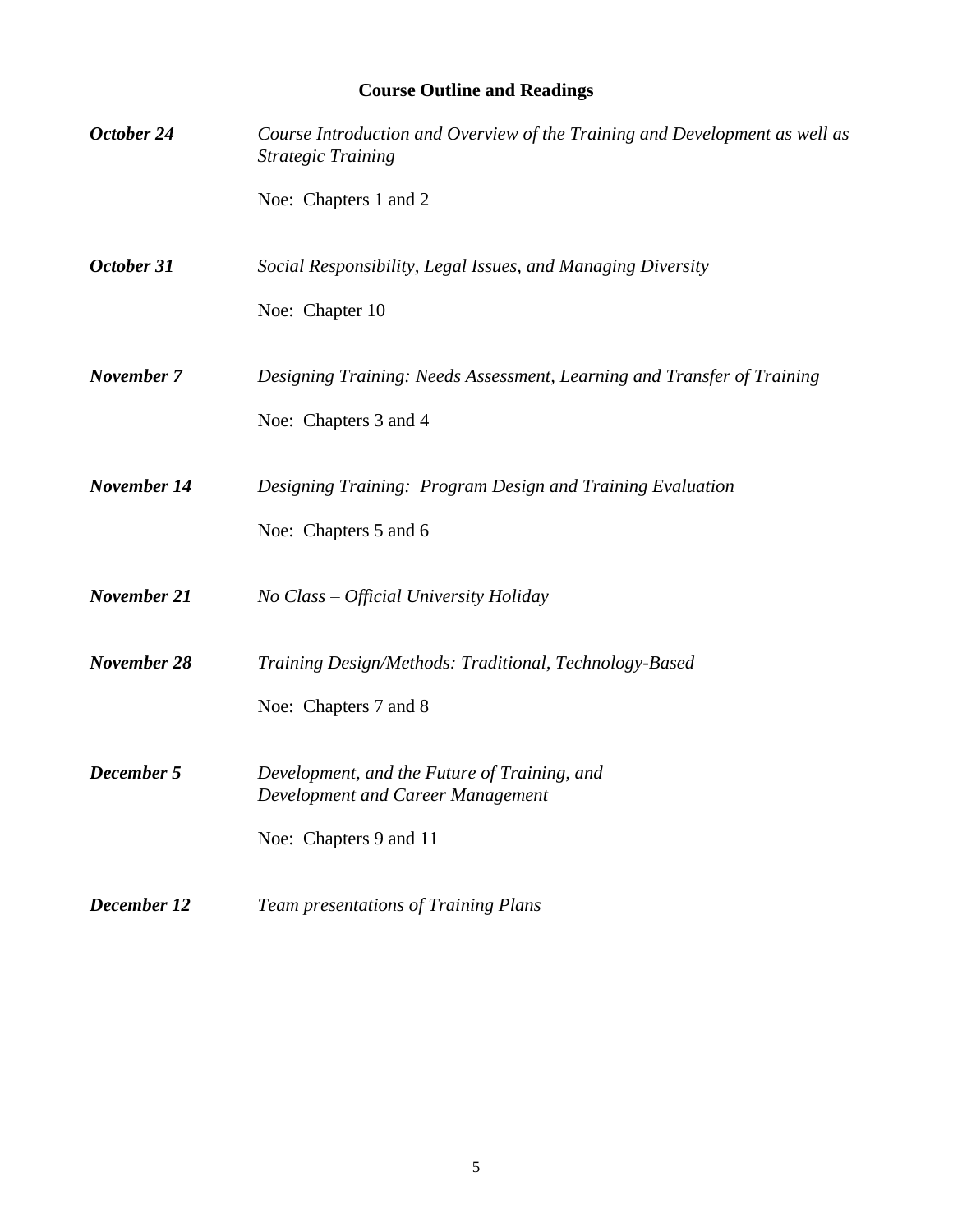#### **Training Plan Outline**

- 1. Executive Summary (1 to 3 pages that state your objectives and key conclusions)
- 2. Introduction
	- a. Company name (i.e., a real company)
	- b. Company industry (e.g., pharmaceuticals, telecommunications such as wireless phone service or manufacturer of cellular telephones, gas and oil exploration, automobile manufacturing, or whatever your imagine leads you to select)
	- c. Company background (use the UI library search engines such as ABI-INFORM and others such as *BusinessWeek*, *The Wall Street Journal*, *New York Times*, annual reports of the company)
	- d. Training topic (e.g., product knowledge for customer service employees; work safety procedures for employees in a chemical plant; negotiations skills for professional sales staff such as in the computer hardware industry, etc.)
	- e. Employee population targeted for training
- 3. Analysis of External and Internal Environments
	- a. External Environment
		- i. Industry profile (description of the industry including products/services, growth/decline in the industry, opportunities facing companies in the industry such as new technology or threats such as government regulation or economic conditions. Note: it's possible to identify both threats and opportunities. This is not an 'either-or' proposition)
		- ii. Competition
			- 1. product or service competitors (e.g., United Airlines and American Airlines)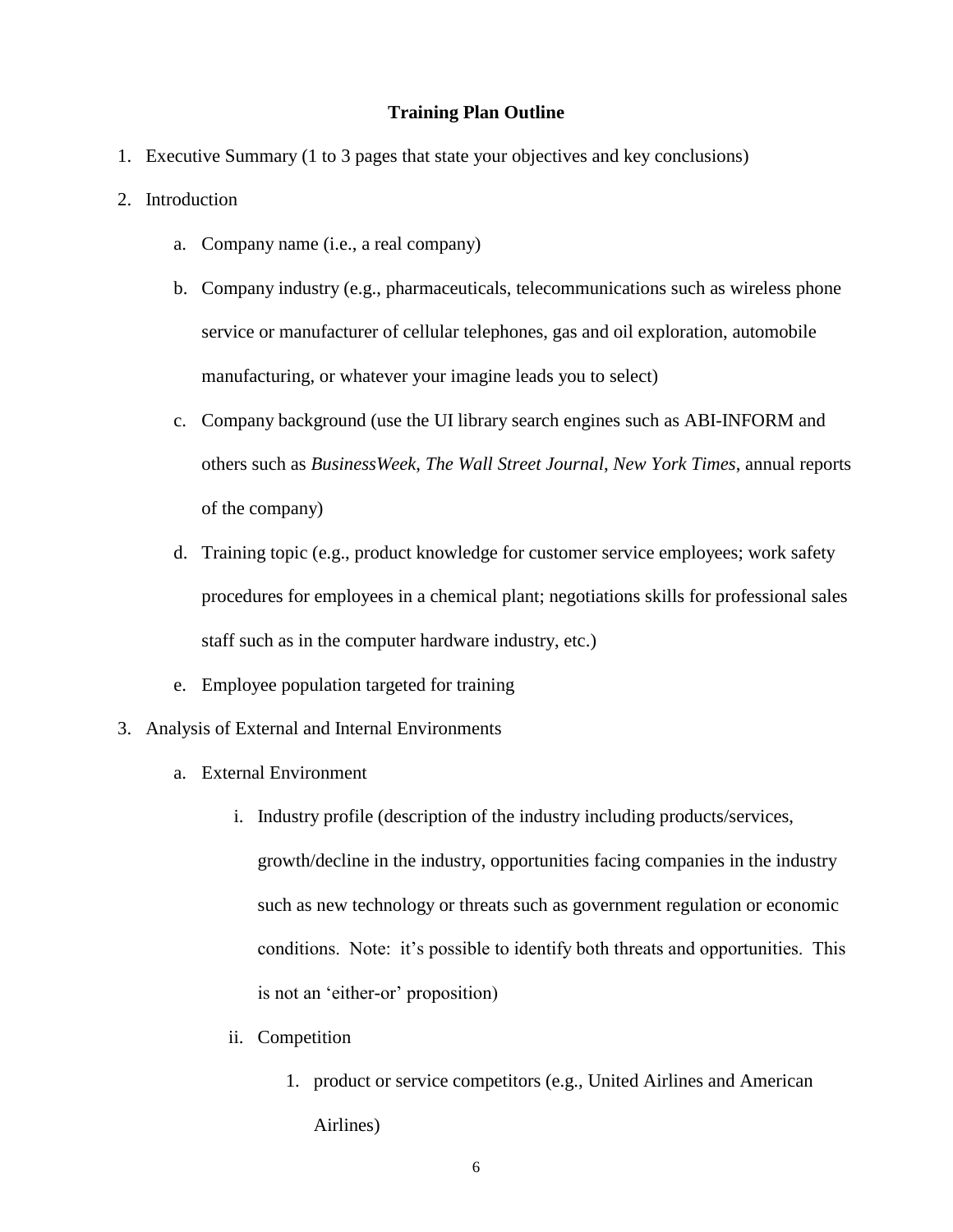- 2. competitors in terms of labor (i.e., with which kinds of companies do you compete for different types of employees? Identify two or three key employee groups in the company – that is, types of employees whose jobs are directly essential to the success of the company)
- iii. Labor force characteristics (e.g., how changing demographic characteristics are likely to affect worker preparedness – such as age, company tenure, educational attainment, sex, ethnicity, and race)
- b. Internal Environment
	- i. Unionization of workforce? *Note: You may not have direct information about whether the target workforce is unionized, but make conjecture about how a union would respond to the proposed training or whether the proposed training could either lead to or reduce the likelihood of unionization.*
	- ii. Work force characteristics *Note: We'll assume that workforce characteristics mirror the labor force characteristics.*

#### 4. Needs Assessment

- a. Organizational analysis
	- i. Interpret the information from the previous sections
	- ii. How would you go about collecting additional information such as from personnel records, focus groups, and so forth. And, from whom would you collect data?
- b. Task analysis
	- i. Interpret the information from the previous sections to indicate the jobs to which training may be relevant. Limit your selections to 3 specific jobs.
	- ii. Characteristics of the jobs slated for training (we'll visit  $O^*NET$  on the Internet)